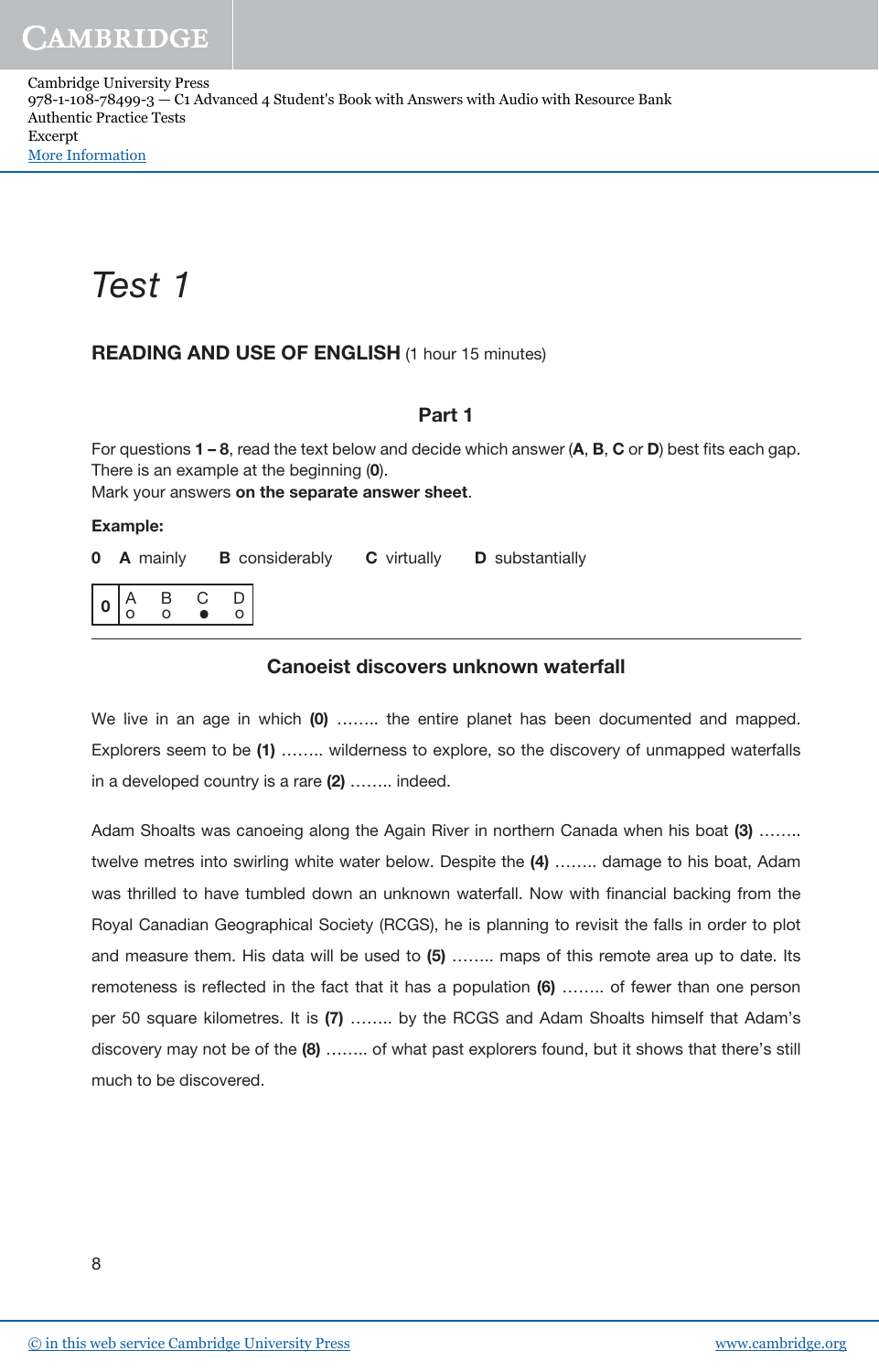Cambridge University Press 978-1-108-78499-3 — C1 Advanced 4 Student's Book with Answers with Audio with Resource Bank Authentic Practice Tests Excerpt [More Information](www.cambridge.org/9781108784993)

### Reading and Use of English

| 1            | A | falling short of | в. | missing out on |   | <b>C</b> cutting down on <b>D</b> running out of |    |              |
|--------------|---|------------------|----|----------------|---|--------------------------------------------------|----|--------------|
| $\mathbf{2}$ | A | episode          | В  | undertaking    | С | occurrence                                       | D. | instance     |
| 3            | A | plunged          | В  | tore           | С | dashed                                           | D  | flung        |
| 4            | A | sizeable         | В  | widespread     | C | extensive                                        | D  | ample        |
| 5            | A | bring            | В  | put            | C | take                                             | D  | mark         |
| 6            | A | capacity         | В  | density        | С | consistency                                      | D  | frequency    |
|              | A | disclosed        | В  | granted        | С | declared                                         | D  | acknowledged |
| 8            | A | bulk             | В  | volume         | С | magnitude                                        | D  | expanse      |

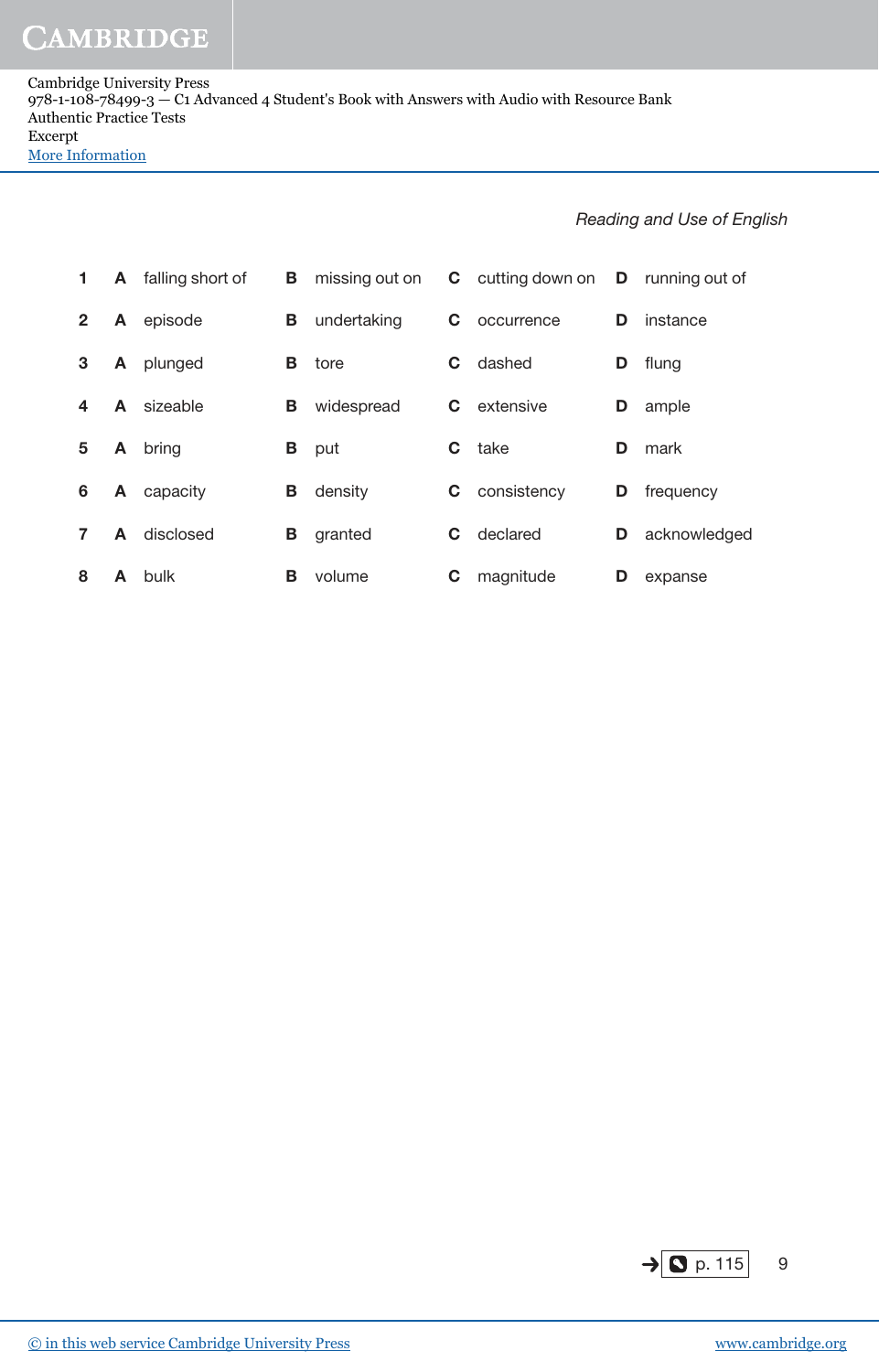| Cambridge University Press                                                                  |
|---------------------------------------------------------------------------------------------|
| 978-1-108-78499-3 — C1 Advanced 4 Student's Book with Answers with Audio with Resource Bank |
| Authentic Practice Tests                                                                    |
| Excerpt                                                                                     |
| More Information                                                                            |

Test 1

### **Part 2**

For questions 9 – 16, read the text below and think of the word which best fits each gap. Use only one word in each gap. There is an example at the beginning (0).

|  |  |  | Write your answers IN CAPITAL LETTERS on the separate answer sheet. |  |
|--|--|--|---------------------------------------------------------------------|--|
|--|--|--|---------------------------------------------------------------------|--|

| <b>Example:</b><br>$\sqrt{2}$<br>- |
|------------------------------------|
|------------------------------------|

## **The attraction of Ferris wheels**

When did you last see a Ferris wheel? Sometimes called observation wheels, they're becoming fixtures in our cityscapes. It seems that any city that wants to ensure (0) …….. attractions are on show to the world must have a beautifully designed Ferris wheel. (9) …….. these wheels are usually intended to be temporary structures, more often than not they end (10) …….. staying for a number of reasons, not least because they become so highly thought (11) …….. by residents and visitors.

So why do cities want them? There's very (12) ........ doubt that they create a novel focus, but there are several other reasons. They may be used (13) …….. symbols of resurgence or a modern complement to the usual historic attractions tourists visit. They're also cheaper and quicker to build than most other major landmarks. Finally, seeing the success they've (14) …….. in many places, cities may feel (15) …….. sense of competition and be driven (16) …….. build bigger and better versions.

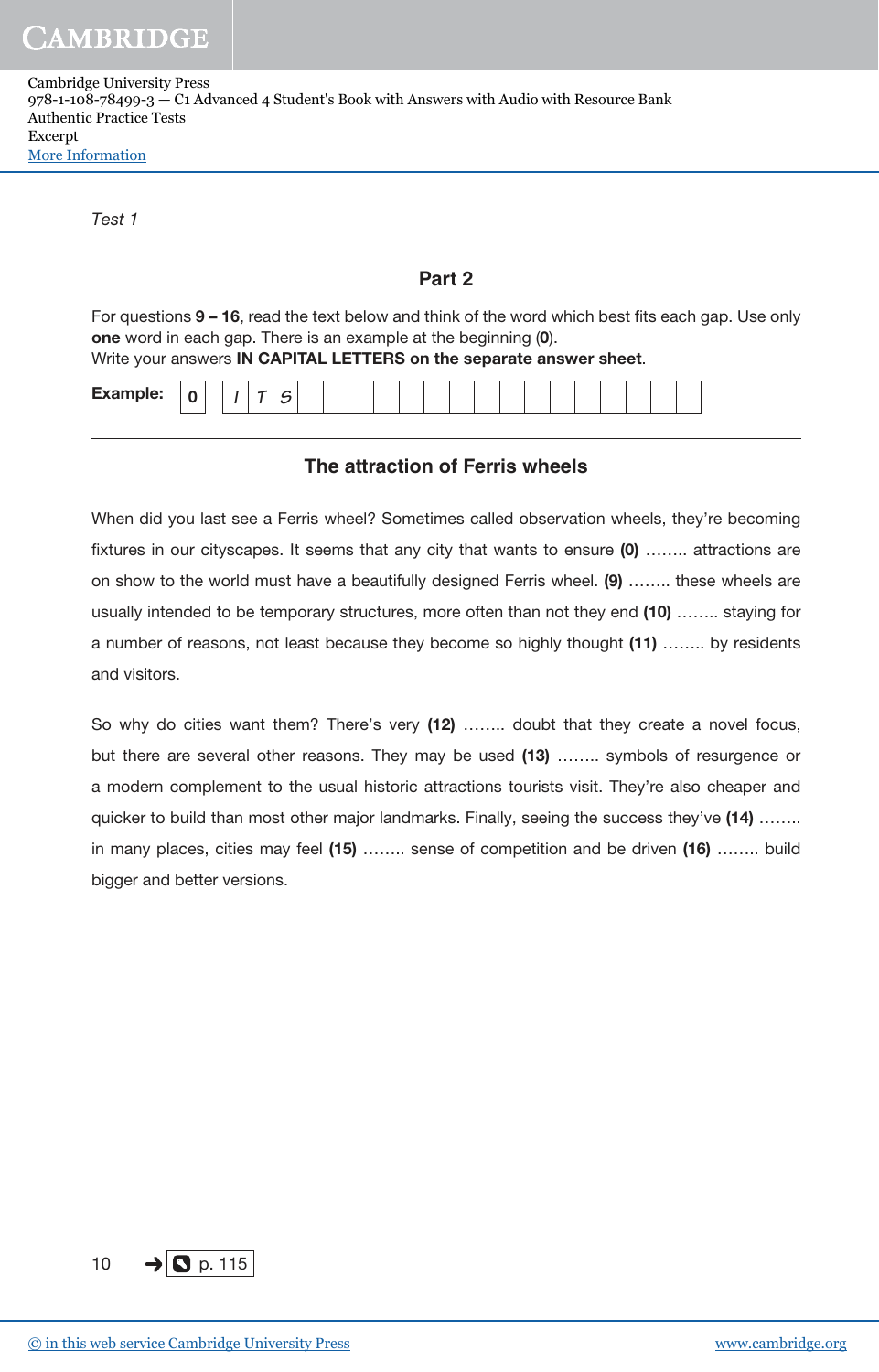Cambridge University Press 978-1-108-78499-3 — C1 Advanced 4 Student's Book with Answers with Audio with Resource Bank Authentic Practice Tests Excerpt [More Information](www.cambridge.org/9781108784993)

Reading and Use of English

## **Part 3**

For questions 17 – 24, read the text below. Use the word given in capitals at the end of some of the lines to form a word that fits in the gap in the same line. There is an example at the beginning  $(0)$ . Write your answers IN CAPITAL LETTERS on the separate answer sheet.

| Evansel<br>Example: | $\overline{ }$<br>U |  |  |  |  |  |  |  |  |  |  |  |
|---------------------|---------------------|--|--|--|--|--|--|--|--|--|--|--|
|                     |                     |  |  |  |  |  |  |  |  |  |  |  |

## A summer clean for the mountains

| On a summer hike in some winter ski areas there is more (0)  of        | <b>LIKE</b>      |
|------------------------------------------------------------------------|------------------|
| spotting drink cans and other litter discarded by skiers than mountain |                  |
| flora and fauna. Huge quantities of rubbish are slowly (17)  as        | <b>COVER</b>     |
| the snow melts. Because much of the litter is non-biodegradable,       |                  |
| the amount is increasing. Plastic bags, bottles and cans, dropped      |                  |
| by anonymous (18) , are just some of the examples found on             | <b>OFFENCE</b>   |
| the mountain sides. It's hard to view the task of cleaning it up with  |                  |
| anything other than (19)                                               | <b>PESSIMIST</b> |
|                                                                        |                  |
| In an attempt to counter this, (20)  resorts are now appealing to      | <b>NUMBER</b>    |

skiers to return in the summer and participate in mountain-cleaning days. These have been (21) ........ introduced at weekends, when organisers can capitalise on the (22) …….. of mountain areas with hikers and mountain-bikers, who will boost the turnout. **SUCCEED** POPULAR

These days are sociable and fun, (23) …….. those who take part to do something worthwhile. In some cases, up to 5 kilograms of litter can be gathered by each volunteer leaving the organisers with a ton of rubbish to be prepared for (24) ........ . In return for their help, litter-pickers are often treated to a barbecue at the end of the day. ABLE DISPOSE

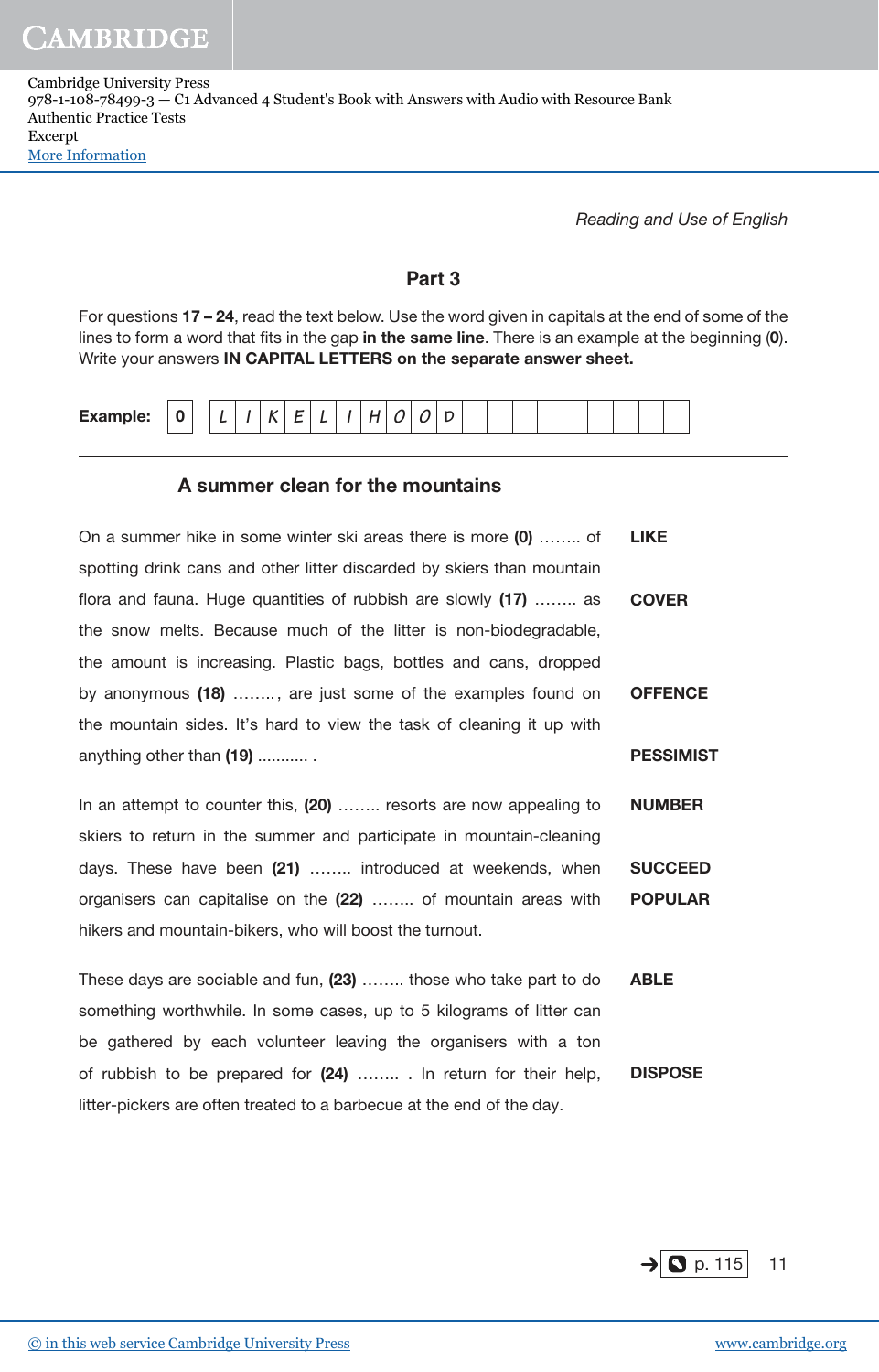| Cambridge University Press                                                                  |
|---------------------------------------------------------------------------------------------|
| 978-1-108-78499-3 — C1 Advanced 4 Student's Book with Answers with Audio with Resource Bank |
| Authentic Practice Tests                                                                    |
| Excerpt                                                                                     |
| More Information                                                                            |

Test 1

## **Part 4**

For questions 25 – 30, complete the second sentence so that it has a similar meaning to the first sentence, using the word given. Do not change the word given. You must use between three and six words, including the word given. Here is an example (0).

#### Example:

**0** James would only speak to the head of department alone.

#### **ON**

James …………………………………………………… to the head of department alone.

The gap can be filled by the words 'insisted on speaking', so you write:

|--|

Write only the missing words IN CAPITAL LETTERS on the separate answer sheet.

25 Even though it had started to rain, we decided to continue our tennis match.

#### **WITH**

We decided to go ……………………………….... the rain.

26 Jo loves living in the city and probably won't move.

#### UNLIKELY

It's ……………………………….... the city as she loves living there.

27 My brother never considered the option of taking a year out, until I did it.

#### MIND

The option of taking a year out never ……………………………….... , until I did it.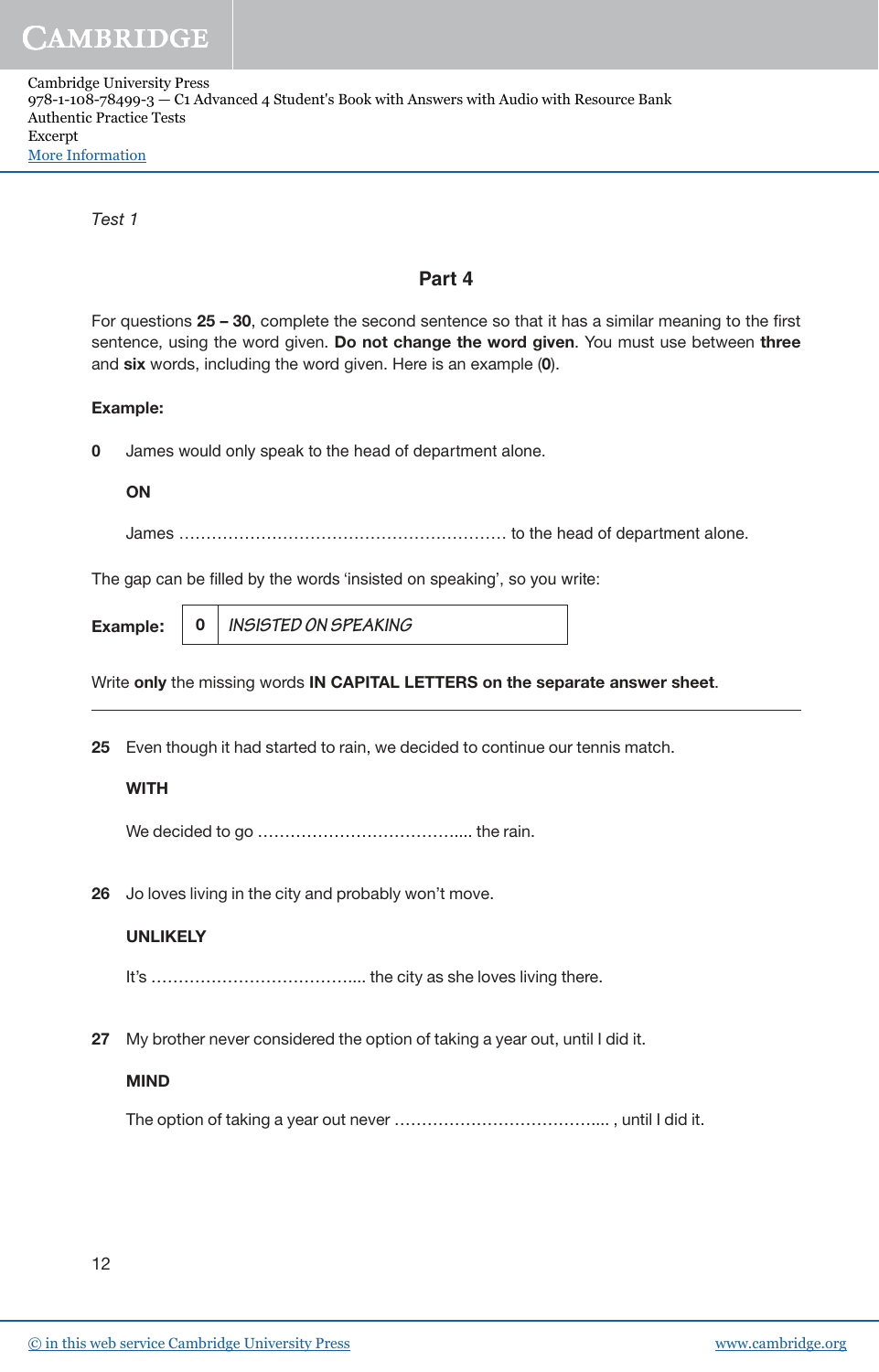Reading and Use of English

28 We never needed to show our train tickets during our journey.

#### REQUIRED

At no ……………………………….... show our train tickets during our journey.

29 The delegates arrived late for the conference because of the traffic jam.

#### PREVENTED

The traffic jam ……………………………….... time for the conference.

30 The manager admitted that debiting my account twice had been a mistake.

#### **NOT**

The manager admitted that my account should ………………………………... twice.

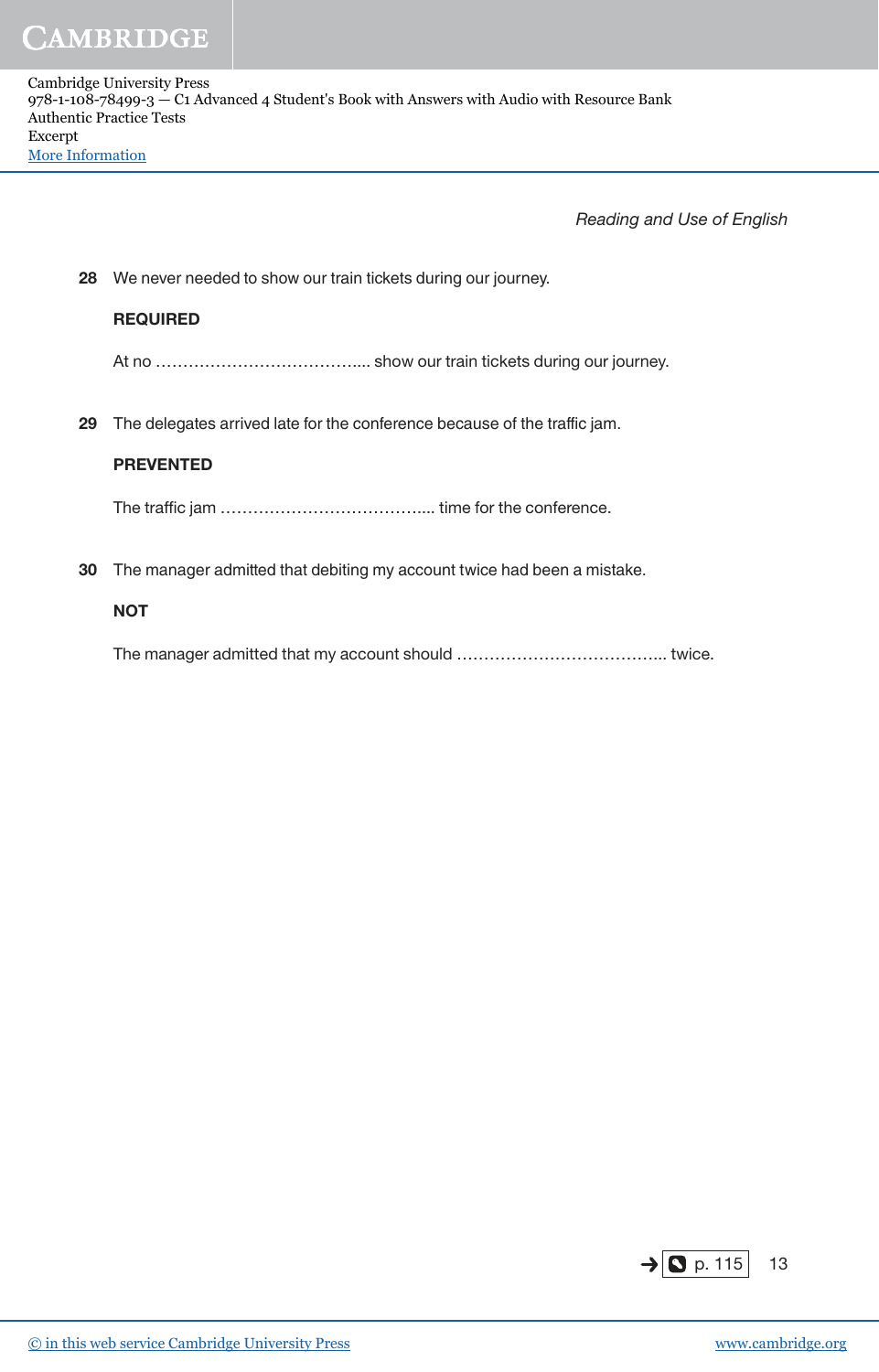Cambridge University Press 978-1-108-78499-3 — C1 Advanced 4 Student's Book with Answers with Audio with Resource Bank Authentic Practice Tests Excerpt [More Information](www.cambridge.org/9781108784993)

Test 1

## **Part 5**

You are going to read an article about tiny rocks from outer space. For questions 31 - 36, choose the answer (A, B, C or D) which you think fits best according to the text. Mark your answers on the separate answer sheet.

## **Space dust**

A Norwegian musician who looks for micrometeorites – tiny rocks from outer space

Every day, millions of tiny rocks from space, no bigger than specks of dust, reach our planet. Known as micrometeorites, they are billions of years old, and were once part of the oldest rocks in our solar system. According to experts, about 12 micrometeorites now land on every square metre of our planet every year. This might not sound much, but in total it comes to 100 tonnes a day. 12 tonnes of that mass consists of water molecules. Furthermore, the micrometeorites also contain complex organic molecules of the sort required, for instance, for DNA. So this abundant rain of particles contains, as well as water, the stuff of life itself.

However, every day, other tiny particles also land, but they're not from outer space: things like dust from construction, exhaust fumes and sand. These terrestrial particles outnumber the micrometeorites by a billion to one. So when Jon Larsen, a Norwegian jazz musician, became fascinated by micrometeorites and began looking for them, he thought he would probably be unsuccessful. The experts he contacted were certain he would be. Until then, the only micrometeorites ever identified had been found in the Antarctic. Since falling to Earth billions of years ago, these had mostly been locked into rock and ice. Scientists knew how important it is to study micrometeorites, and were tantalised by the prospect that they might contain hints as to how life started on Earth. Yet no one had ever found recently arrived examples. In fact, so extremely unlikely was it, that they hadn't even tried.

What intrigued Larsen was that, if micrometeorites were regularly falling to Earth in such numbers, where were they? 'It was a very obvious contradiction,' he says. 'Most scientists agreed that they might be everywhere, but it simply wasn't possible to find them. I had to try.' He turned to Matthew Genge, a senior lecturer at Imperial College London. 'For years we'd seen amateurs posting online about collecting micrometeorites, says Genge. 'When they contact us we tell them it's not possible.' That's what he told Larsen. 'But he was persistent and kept emailing me photos of possible particles.' Larsen, to be fair, was far from starry-eyed. He had a humble, but also in some ways grand, vision for his project. His idea was to make a start, and perhaps devise a system that would eventually be perfected.

His technique was actually to look not for micrometeorites, but for the things that weren't, and like a detective, eliminate them from his enquiries. Finally, after six years, he found something he couldn't classify: it was smooth, dark, shiny, egg-shaped, and almost translucent. Larsen showed it to Genge. He looked at it and said, 'Yes, that's it.'

Genge's is a rarefied discipline. 'With micrometeorites you can start making predictions about the universe,' says Genge. 'They're not unique to our solar system and if they fall elsewhere, then they'll also be carrying water and complex organic molecules there. And if that's the case, the implications are very exciting. You can say that planets that have these bombardments are more likely to have life.' Scientists couldn't investigate this, however, until they had Larsen's examples to study.

Finally, Larsen showed me a micrometeorite. There under the microscope, it looked so unexpected, so odd – surely something like that would quickly catch the searcher's eye. But when I moved away from the lens, I got a sense of why it had taken so long for Larsen to get that far. Without the magic of magnification it was a boring grey speck again.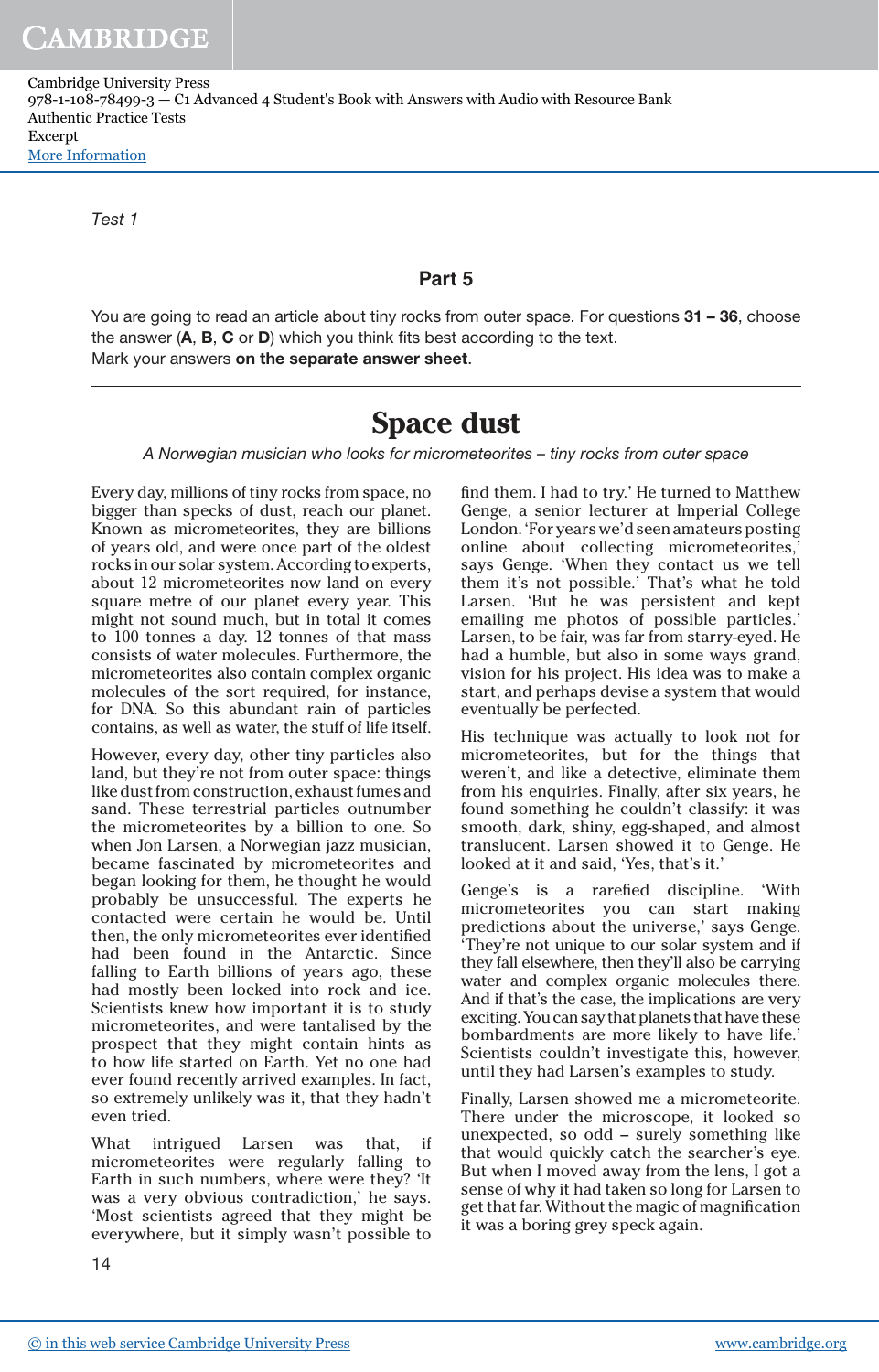Reading and Use of English

- 31 What point is highlighted in the first paragraph about micrometeorites on Earth?
	- A how much we depend on them for our existence
	- **B** how significant the quantities of them are
	- C how uneven the distribution of them is
	- **D** how limited our awareness of them is
- 32 In the second paragraph, the writer says the experts
	- A thought micrometeorites were too complex for a non-scientist to understand.
	- **B** were embarrassed at their lack of progress in the search for micrometeorites.
	- C felt the difficulties involved in hunting for micrometeorites were overwhelming.
	- D doubted the value of analysing micrometeorites found in a particular location.
- 33 What is stated about Larsen in the third paragraph?
	- A He was confused by conflicting opinions.
	- **B** He felt motivated by the efforts of others.
	- C He misunderstood what scientists required.
	- D He had a realistic attitude towards his search.
- 34 The writer compares Larsen to a detective because
	- A he used a systematic method.
	- **B** his intuition helped him in his work.
	- C his approach was slow to yield results.
	- **D** he was unsure precisely what to look for.
- 35 What point is made in the fifth paragraph?
	- A Speculation about micrometeorites only began recently.
	- B A great deal of potential information is contained in micrometeorites.
	- C Despite the need for more research, few people want to study micrometeorites.
	- D Before Larsen found micrometeorites, scientists were unsure of their significance.
- 36 How did the writer feel after looking at the micrometeorite through a microscope?
	- A privileged to be able to see something so unusual
	- **B** amazed that anyone would bother to look for it
	- C puzzled that it had been so difficult to find
	- **D** surprised at how large it seemed to be

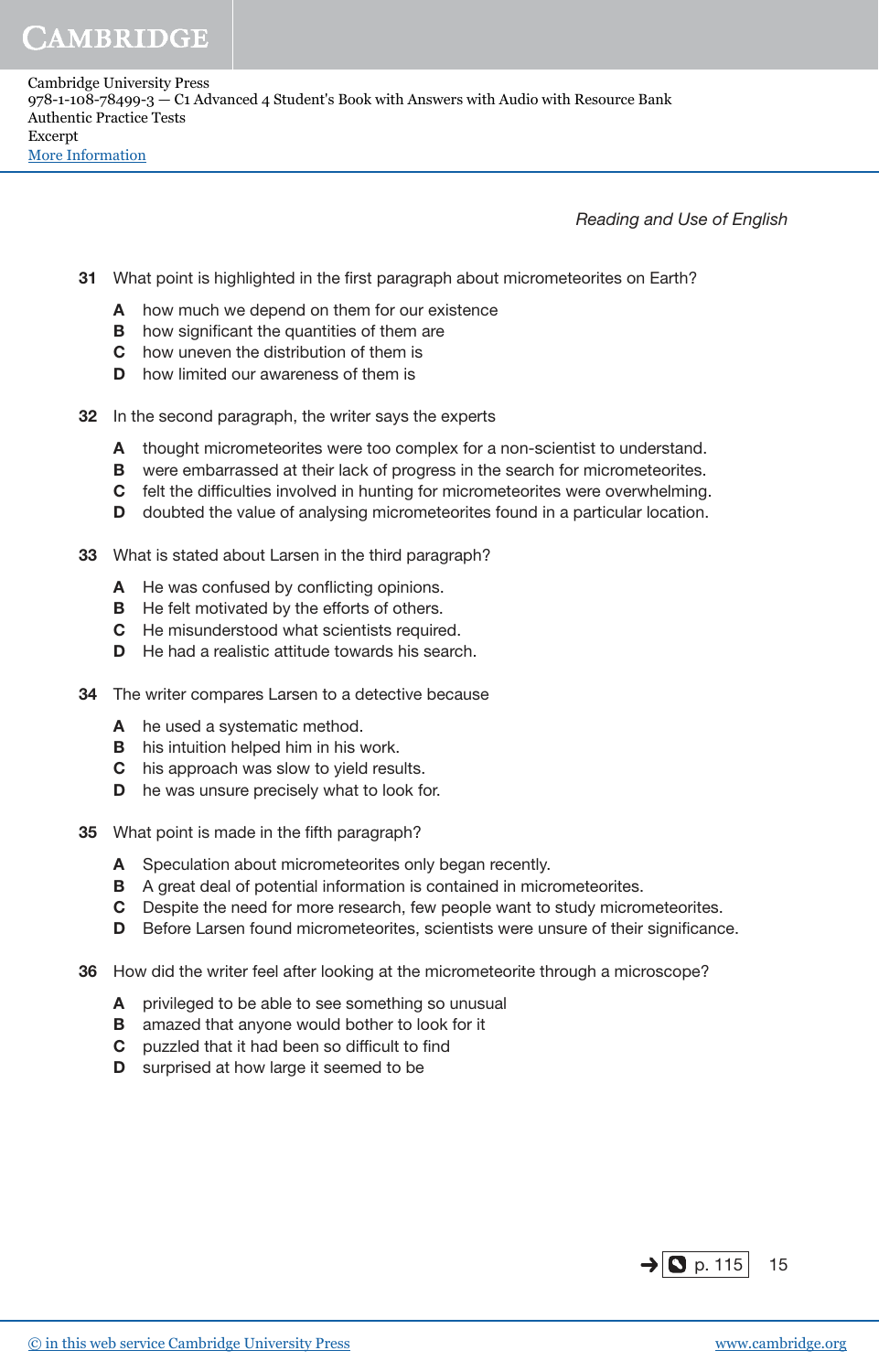Cambridge University Press 978-1-108-78499-3 — C1 Advanced 4 Student's Book with Answers with Audio with Resource Bank Authentic Practice Tests Excerpt [More Information](www.cambridge.org/9781108784993)

Test 1

## **Part 6**

You are going to read four extracts from articles in which writers give their views on the relationship between technology and work. For questions  $37 - 40$ , choose from the writers  $A - D$ . The writers may be chosen more than once.

Mark your answers on the separate answer sheet.

## **Technology and the future of work**

- **A** Despite all the hype about modern jobs that would have been unimaginable to previous generations, the reality is, I believe, that the vast majority of the workforce is still employed in traditional occupations such as sales. Most workers' actions and decisions can be predicted, based on what they've done in similar situations in the past, and much of this predictable work will be susceptible to automation over the coming decades. Furthermore, it is questionable whether the jobs created by technology will be numerous enough to compensate for those that disappear. And while there will doubtless be many calls for improving retraining opportunities, it is unrealistic to expect that the bulk of the workforce can somehow be taught to take on the few roles that are beyond the reach of technology. This doesn't mean, however, that we should miss the opportunity to begin meaningful discussions about the issues of employment, or rather unemployment, which we face as a society and the types of strategies we might employ in order to adapt to a new reality.
- **B** The conventional view has been that progress results in the automation of low-skilled jobs while creating more opportunity for the more highly skilled. However, in reality, technology has actually had a de-skilling effect. Shop cashiers, for example, used to have to quickly and accurately enter individual prices into the cash register. Now, they simply scan each item. In many sectors, it's the exclusively human abilities such as communication and social awareness which are becoming most highly valued – these will ultimately separate the economy's winners from the losers. Jobs are changing, and we need to ensure that effective learning opportunities are accessible and affordable for those who are willing and able to adapt to this rapid change. However, while progress may create new opportunities, it seems very unlikely that there will be enough of these new positions to absorb all the workers displaced from more predictable routine work.
- **C** We shouldn't let uncertainties about the future of work prevent people from acquiring new skills through attending courses in order to become more valuable as the economy evolves. Individuals can and should do everything possible not only to adapt to the changes brought about by technology, but also to be ready to embrace the roles technology can't. After all, computers will only ever have a limited ability. However, I take very seriously the possibility that technology may for the first time be reducing the total number of people in work rather than increasing it. Therefore, it is important to realise that advice directed at individuals about how they can best adapt to new work practices is quite different from a discussion about what we should do as a society. Indeed, in my opinion, society as a whole can do very little to prepare for these changes.
- **D** When the web first made the internet accessible worldwide, no-one predicted there would be such positions as search-engine optimisers, social media managers and countless other technology-related jobs of today. Furthermore, even those jobs which appear the same as they were a century ago are actually very different now. Bank clerks, for example, still concern themselves with tasks such as basic cash-handling. However, they have also taken on roles requiring more expertise like 'relationship banking'. This new aspect of the role involves what no machine can do: building relationships and strengthening customer loyalty, in order to advise on a range of other financial services. Indeed, as technology takes over more routine tasks, competencies such as dealing sympathetically with customers will be increasingly important when it comes to employability. We can be confident that this trend will continue, and it's most definitely time we began talking about government policies to deal with the changes that are coming, both in terms of jobs, and the way we do them.